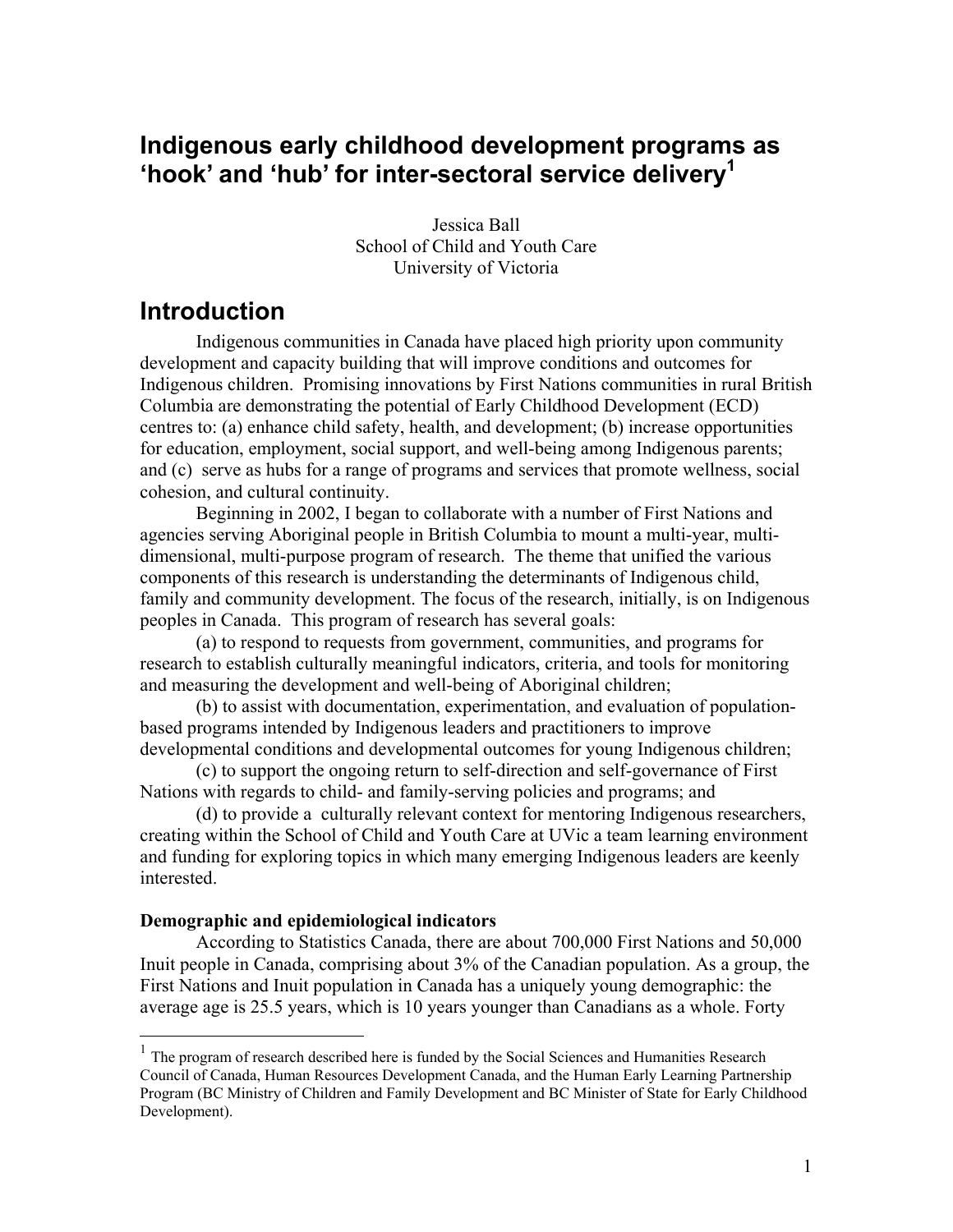per cent of the First Nations and Inuit population is under 20 years of age. The proportion of First Nations and Inuit children under five years of age if 70% greater than in the non-Aboriginal population. There is a projected 3% increase among Aboriginal people in ten years, which is double the increase projected among non-Aboriginal people in Canada.

There are about 605 registered First Nations in Canada. First Nations people are culturally diverse and geographically dispersed. Many of the approximately 800 Aboriginal communities in Canada are small (77% have under 1000 members), and many are isolated or remote.

There are long-standing disparities between Aboriginal and non-Aboriginal peoples in Canada with regards to overall health, education, and employment, and access to health services, opportunities for relevant and effective education, training, and work equity (First Nations and Inuit Health Branch, Health Canada (2003). Cumulative effects of colonial abuses, persistent racism, and pervasive poverty show on nearly all indicators of health, education, and social-well-being. Examples include:

- lower life expectancies
- higher rates of chronic illnesses such as diabetes, HIV, cardiac disease
- higher rates of injury
- higher rates of poverty and unemployment

• higher prevalence of health risk behaviours including suicide and attempts.

In Canada, 27% of children are growing up in single parent families, and over 40% of single Aboriginal mothers earn less than \$12,000 per year.

In British Columbia, there is a higher birth rate of the Aboriginal population, with more adolescent mothers. Fifty per cent of Aboriginal children living off-reserve live in single parent homes, compared to 17% of children in single parent homes in the general population. Aboriginal are seven times more likely to be in the care of the Minister for Child and Family Development: 40% of children in care are Aboriginal. Fifty-two per cent of Aboriginal children are living below the poverty line. As a population, Aboriginal children are over-represented on nearly every risk indicator (Province of British Columbia, Vital Statistics (2002).

#### *"Children are our future"*

The survival and resilience of Indigenous people in Canada - despite a multitude of hardships - have been attributed by Indigenous leaders to the strength of their communities, their spiritual beliefs, and the practical value of their cultural knowledge. Many First Nations parents and community leaders emphasize the continuation of cultural practices, the elevation of cultural identity and pride, and preservation of heritage or ancestral language, and the resulting reinforcement of positive cultural identity among young children as a keys to First Nations health and community revitalization. There are many effective, socially cohesive First Nations communities in urban and rural settings in Canada. It is a basic premise of the current program of research that all Canadian communities may benefit from learning more about the creative and holistic approaches to child care and development that are now being demonstrated in some First Nations throughout the province.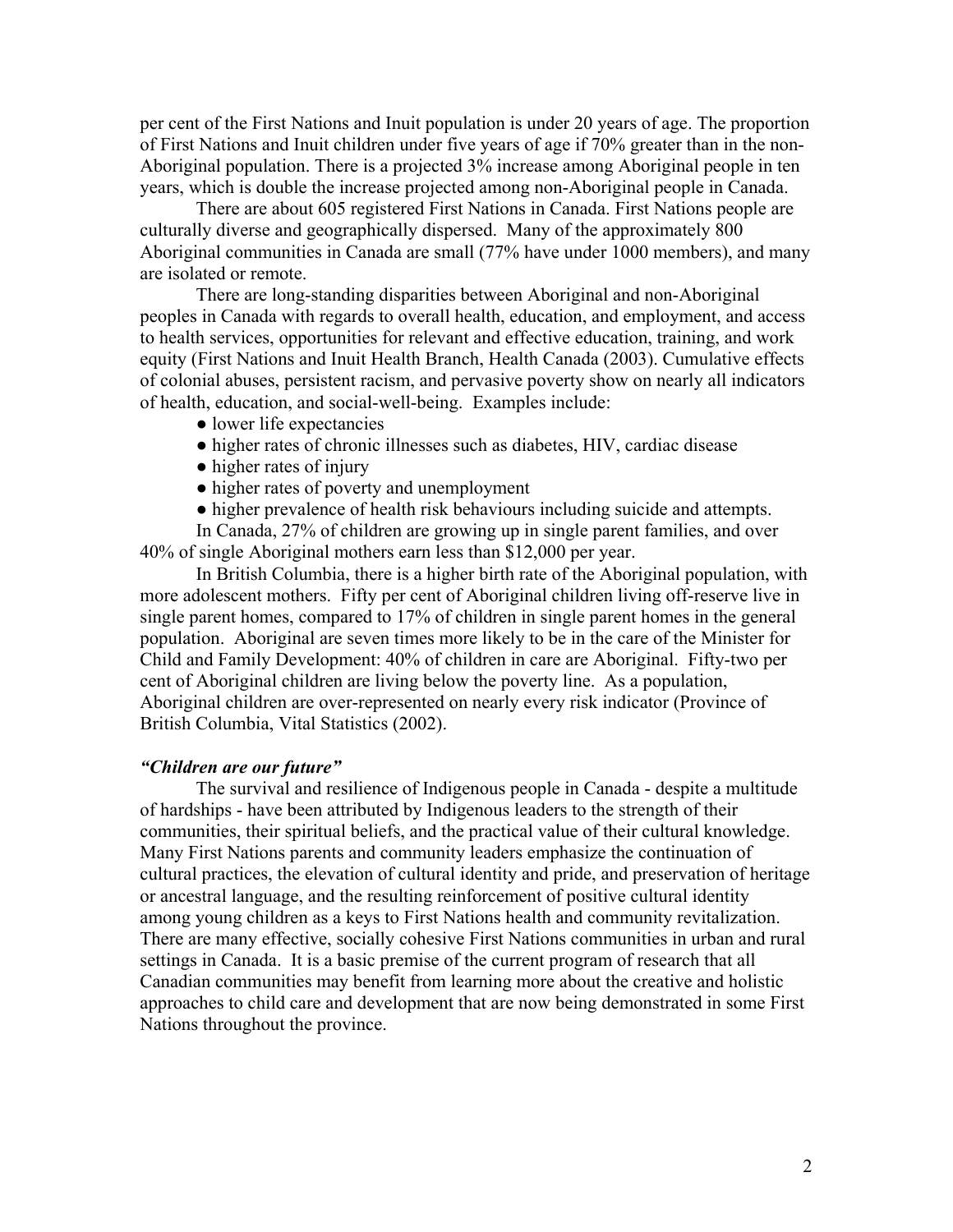### *'Aboriginal ways'*

Our initial assumptions about health and wellness profoundly influence how we design, implement, and evaluate systems of supports for health and development. Rich and diverse philosophical systems for understanding the nature and purpose of human life and how best to support it reside within Indigenous communities in Canada. These knowledge systems are beginning to find their way into discussions about how to move forward to improve the health and wellness of Indigenous people.

In British Columbia, there is a major transition underway with 82% of eligible First Nations assuming control over some or all of the community health, primary health, and children's services for their members. With this shift, chronic unmet needs for training of Indigenous people in health and human services have become acute. In provincial and regional meetings of Indigenous leaders about ways to strengthen the capacity of their communities to mount and operate new services or to take over existing services, a point repeatedly heard is that Indigenous people want to learn from the mistakes of non-Indigenous people. They do not want to replicate the fragmentation and inefficiencies of mainstream health care in Canada. A representative of one of the regional inter-tribal health authorities in British Columbia put it this way: *"Yes, we need training. But what do we want to train them to do and to become? The transition to Aboriginal control should not mean simply Aboriginal people taking over White jobs, doing things in White ways. We want to do things in Aboriginal ways, and we need training that will support our members in remembering their cultures and creating Aboriginal services that are really Aboriginal."* 

The First Nations participating in the current program of research have engaged in extensive community-wide discussions about the meanings of child and family wellness within the culture and lifestyles of their own people. Across all the communities, recurrent themes involve holism, ecological contextualism, and communityembeddedness. Indeed, we can find the core concepts of 'population health' in the ideas of many Indigenous people about how to support the survival, healthy growth and optimal development of all Indigenous children by ensuring equitable access to the conditions that produce these outcomes.

**Holism.** In these First Nations, child development is viewed holistically, with the many aspects of a child's body, mind, and spirit seen as intertwined and requiring nurturance, guidance, and respect. This view permeated community decisions about what child care and development programs should entail; namely, a proactive, developmental approach to the 'whole child' that included nutrition, preventive health, socialization, education, Indigenous language and culture.

**Ecological contextualism.** The goal of improved community conditions for child health and development was seen as dependent upon the goal of supporting family wellness. Thus a goal of the child care and development strategies in these communities has been to provide a culturally safe (i.e., free of racism and culturally respectful), socially supportive centre for parents to be consulted about their child and offered opportunities to participate in the child care program, parent education and support programs, and service referrals as needed.

**Community-specificity.** Effective population health strategies are not uniform; rather, they are based on geographically, politically, and culturally situated understandings of what health is and how to achieve it in particular populations and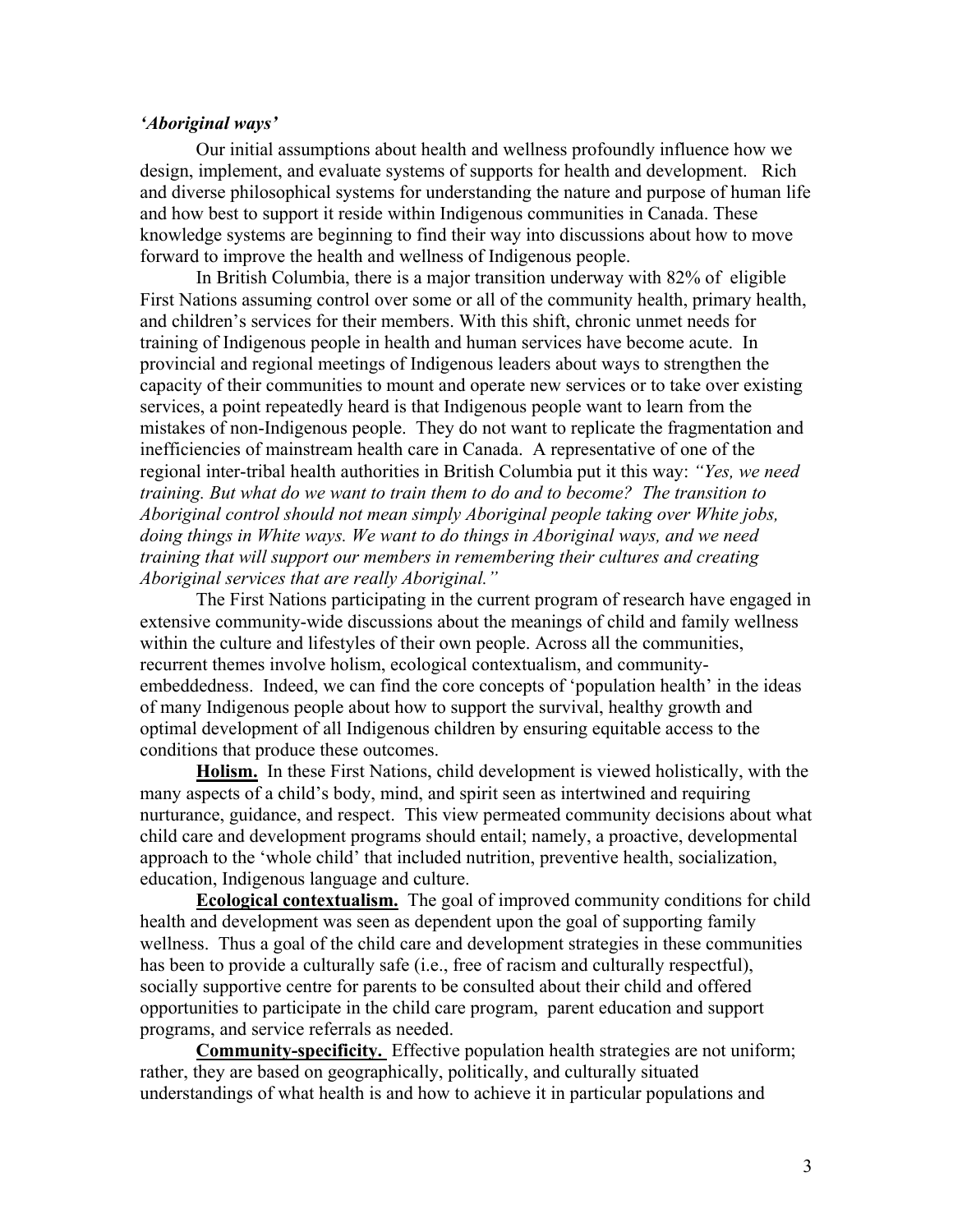locations. Given the enormous diversity among Indigenous people in Canada and elsewhere, I question the notion of 'best practices' in this area of research and practice. The concept itself is reminiscent of modernist ideals of 'truth' and 'one size fits all' approaches to community development and population health. These ideas are antagonistic to approaches based on a recognition of health as a multiply determined, multi-dimensional outcome that varies depending upon the population and setting.

**Promising practices.** The First Nations who are participating in the current program of research reject a 'one size fits all' approach to training and the possibility of any imported 'best practice' model that would be suitable for adoption in their communities. They have sought training programs and have created program models that draw upon Indigenous knowledge retained by Elders and other community members, and that address the specific needs, circumstances, and goals of their constituent communities.

The participating communities have undertaken various community forums, task forces, training workshops and courses, and pilot projects intended to recover, uncover, and construct understandings of child and family care and development that:

(a) fit well to describe their communities;

(b) work to explain the current health status and conditions for development of their children; and

(c) yield insights into what needs to be done to innovate 'promising practices' for achieving community-identified goals for improved health and well-being for all of the children in their communities.

These ideas have provided the conceptual foundation for development of community-based services which will be documented and evaluated in the current program of research in terms of their promise as an effective practice in certain circumstances for achieving specific goals.

**Guiding postulates for the research.** This research program rests on three postulates: (1) the first posits that services appropriate to Indigenous people should probably be based on conceptualizations of child and family wellness as holistic, ecologically contextualized, and embedded within specific community development and health needs, goals, and cultural knowledge; (2) the second posits that training and services must recognize the socio-historical experiences that have negatively predisposed many Indigenous people towards health, social and education services and certain cultural, financial and geographic factors that increase the likelihood of success of integrated, community-based service delivery with families as a whole; and (3) the third posits that Indigenous communities must be the drivers of initiatives to improve Indigenous population health and well-being.

**Integrated program delivery.** All of participating First Nations in the research are exploring the proposition that community-involving early childhood development initiatives of various kinds can be effective 'hooks' for mobilizing community commitment and energy and effective 'hubs' for the gradual introduction of interrelating, inter-sectoral programs. The current program of research will document various approaches to Indigenous Early Childhood Development (IECD) as hook and hub' in several First Nations communities in B.C In all of the participating communities, leaders expect that their IECD programs that are functioning in various ways as hubs will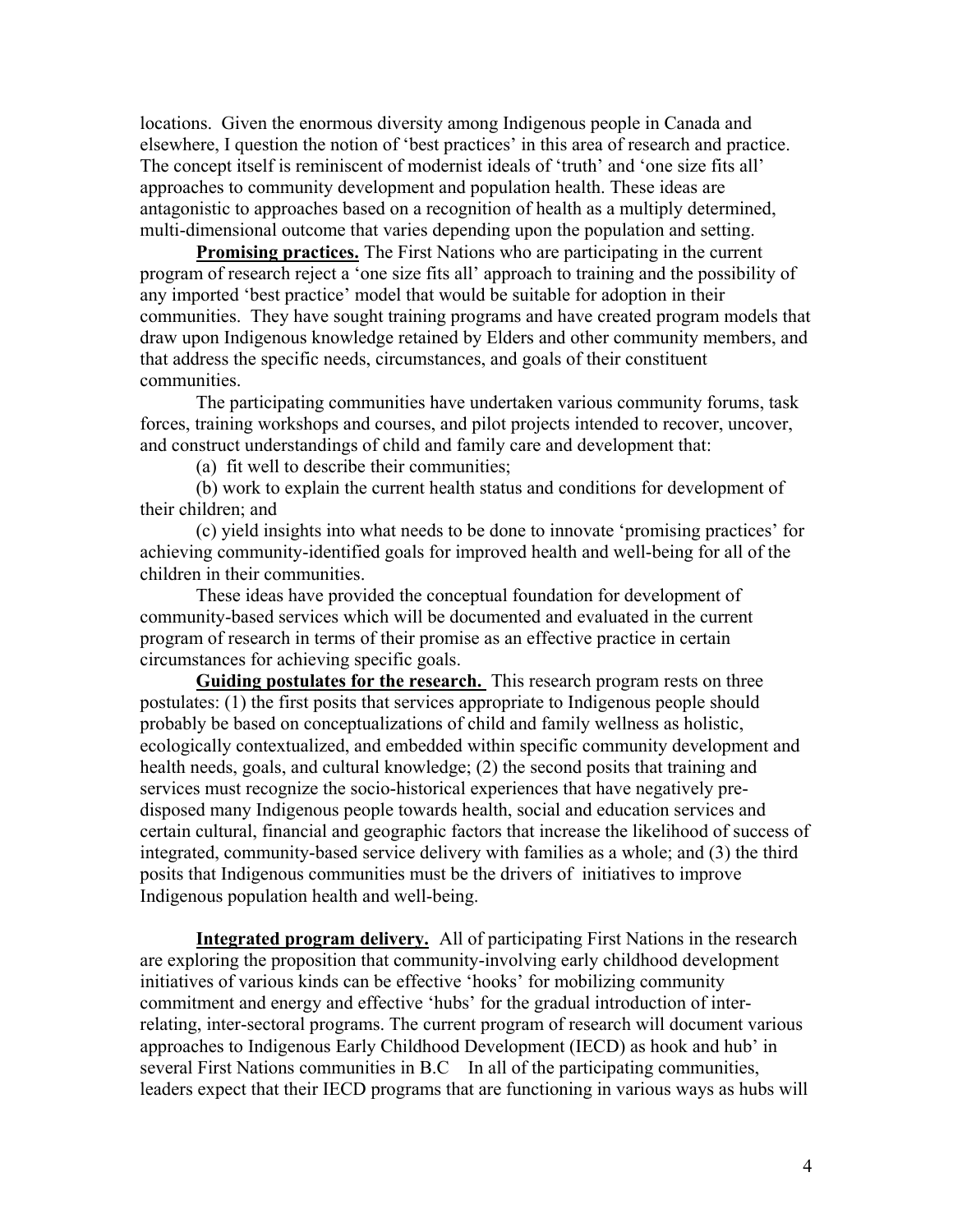provide the conditions for improved health and well-being among young Indigenous children. The program of research will determine the extent to which improved developmental conditions for children are realized through community successes in mounting inter-sectoral programs using IECD as the initial, central, organizing 'hub.'

The recommendations of the Romanow Commission provide strong support for initiatives that place child care and development of a community's children at the hub of a coordinated, inter-sectoral system of programs and services for children, families, and the community as whole. In particular, the Romanow Report (2002) recommended ECD programs as a promising approach to improving the health of Aboriginal people and Canadians residing in rural and remote settings. In the Romanow Report, the National Aboriginal Health Organization is quoted as submitting that: *"...one of the essential ingredients in creating effective Aboriginal health systems is a multi-jurisdictional approach to health service reform"* (p. 224).

While the philosophical and practical rationale for breaking down jurisdictional silos and coordinating training and service efforts may be a recent illumination here in Canada, there is a voluminous international literature advocating 'inter-sectoral' and 'integrated' service delivery for promoting maternal and child health, growth and development (e.g., Haddad, 2001; UNICEF, 2001; Woodhead, 1996). Unfortunately, the international literature on inspiring examples in practice is much more attenuated (O'Gara, Lusk, Canahuati, Yablick, & Huffman, 1999). Chronic disappointments in moving forward on the inter-sectoral agenda in Canada and abroad can be attributed to a number of political, conceptual, and practical barriers. Given these substantial challenges, the innovative approaches of the First Nations participating in the current research are particularly worthy of examination.

Given the current culture and environment for health and well-being that encourages 'siloing' of funding and services, lack of inter-jurisdictional coordination, and professional/disciplinary turfism, how are the First Nations participating in the research overcoming these obstacles to implementing holistic, inter-sectoral program models and what challenges remain? The current program of research will yield insights into the process of mounting intersectoral services using IECD as a hub, and will evaluate the effectiveness of these program initiatives for improving children's health and development, using evaluation criteria specified by First Nations parents, service providers, and community leaders.

#### **References**

- First Nations and Inuit Health Branch, Health Canada (2003). A statistical profile on the health of First Nations in Canada. Ottawa: ON: author.
- Haddad, L. (2001) An integrated approach to early childhood education and care. A paper prepared under the sponsorship of UNESCO/ Swedish Ministry of Education and Science Conference on Early Childhood Education and Care (Stockholm, June 13-15, 2001).
- O'Gara, C., Lusk, D., Canahuati, J., Yablick, G., & Huffman, S., (1999). Qualities of caring: Good practices in infant and toddlers care group. Washington, D.C.: Early Child Development Education, The World Bank.